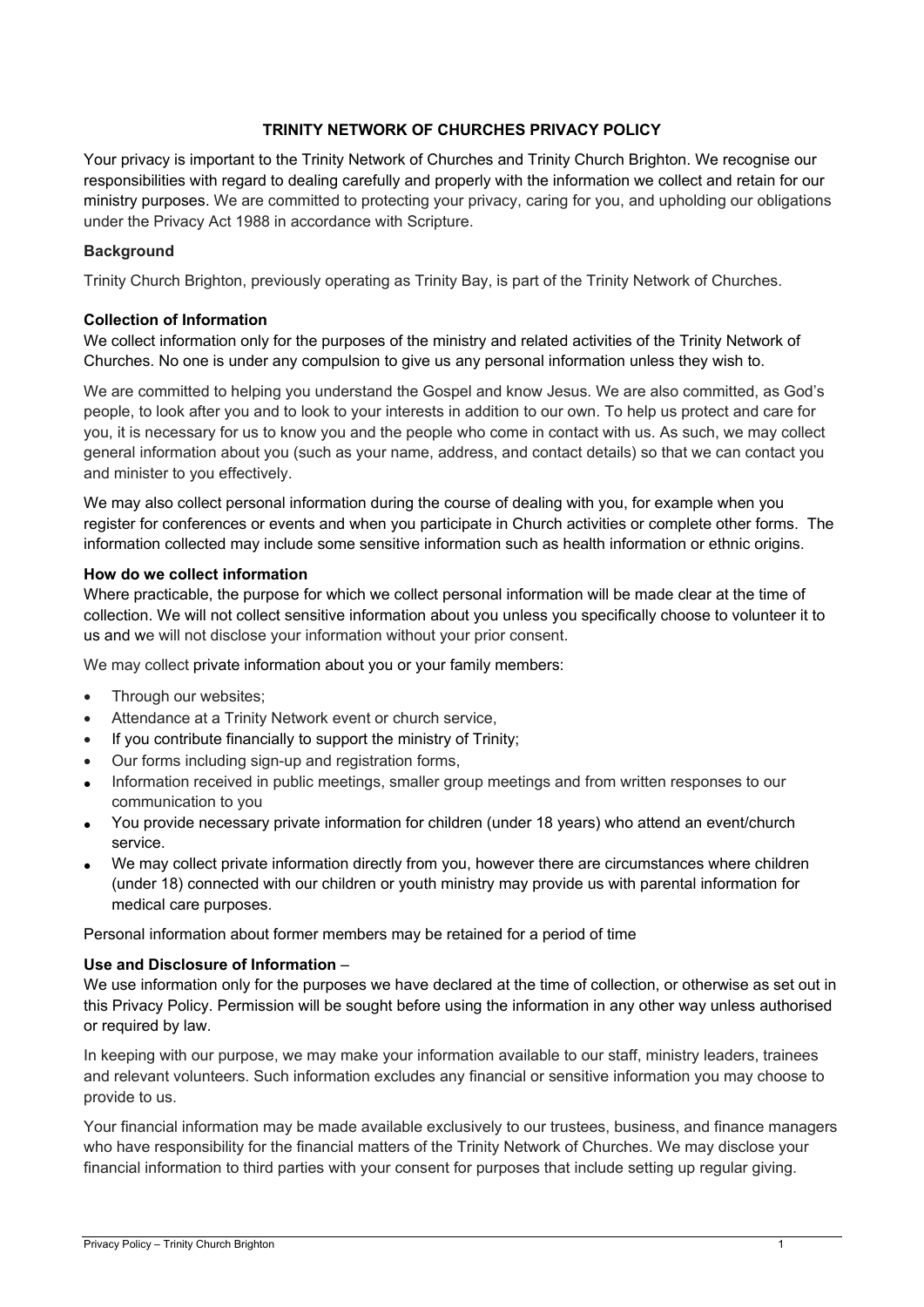Any sensitive information you choose to provide to us will not be disclosed to any party without your consent unless we are required under the law to do so or the disclosure is necessary for the purpose of our ministry. Any information you provide to us will be treated with utmost confidentiality.

Generally we will only use and disclose your personal information as follows:

- to establish and maintain a record of your involvement and attendance;
- to provide the products or services you have requested from the Church;
- to answer your enquiry:
- to register you for events or conferences
- to keep you informed of new developments we believe may be of interest to you (if we contact you in this way, you will have the opportunity to decline any further such communications);

Your information is maintained on a digital database known as Church Community Builder (CCB). If you have a personal login to Trinity Network CCB database you will have the ability to control your communication settings. CCB allows graded privacy and security levels. For more information on this please contact the Privacy Officer (details below):

- If we have your email address and you are registered on CCB as an attender of Trinity Network we will send our weekly e-newsletters. (You can always opt out of these).
- You may receive written communication from the church office.
- You may receive email communication promoting event/church information.

Information (name, address, email and phone contact details) may also be transferred from the CCB database to Planning Centre Online (PCO) for the purposes of church service rostering and planning. You may receive invitations via PCO to serve in various ways at a church service. You can accept or decline invitations.

From time to time we publish a hard copy church or gathering specific directory. The directory includes the family name; the primary contact (Christian) name; spouse name (if any); family contact telephone number; family home address; e-mail address of primary contact; children's' names (if any). If you do not want your contact details printed in a hard copy directory, please advise the church office. We will give advance notice in the Sunday leaflet or via email that the directory is about to be issued to provide an additional opportunity for members to opt out of the directory.

Certain organisations, such as the police and the courts of law have the authority to require us to supply details that may include your personal information. If this occurs, we will comply with the requirements and advise you that we have done so.

### **Data Quality and Identifiers**

We will endeavour at all times to keep your personal information accurate, relevant, complete and up-to-date. To assist us with this, please contact us if any of the details you have provided change. Further, if you believe that the information we have about you is not accurate, complete or up-to-date, contact us and we will use all reasonable efforts to correct the information. We require such queries and requests to be in writing and directed to our Privacy Officer (details provided below).

We will not use any Government or agency numbers to identify an individual. Unless required by law we do not retain any personal numbers such as tax file numbers.

### **How do we protect your information?**

Safeguarding the privacy of your information is important to us. We will take reasonable steps to keep secure the personal information which we hold and to protect it from unauthorised disclosure and misuse. Email is not a secure method of transmitting information and so we cannot accept responsibility for the security of information you send to us by email.

We protect your personal detail stored on a digital database (CCB), through encryption, firewalls, secure buildings and computer security systems. CCB secures data with up to date technology on its servers and has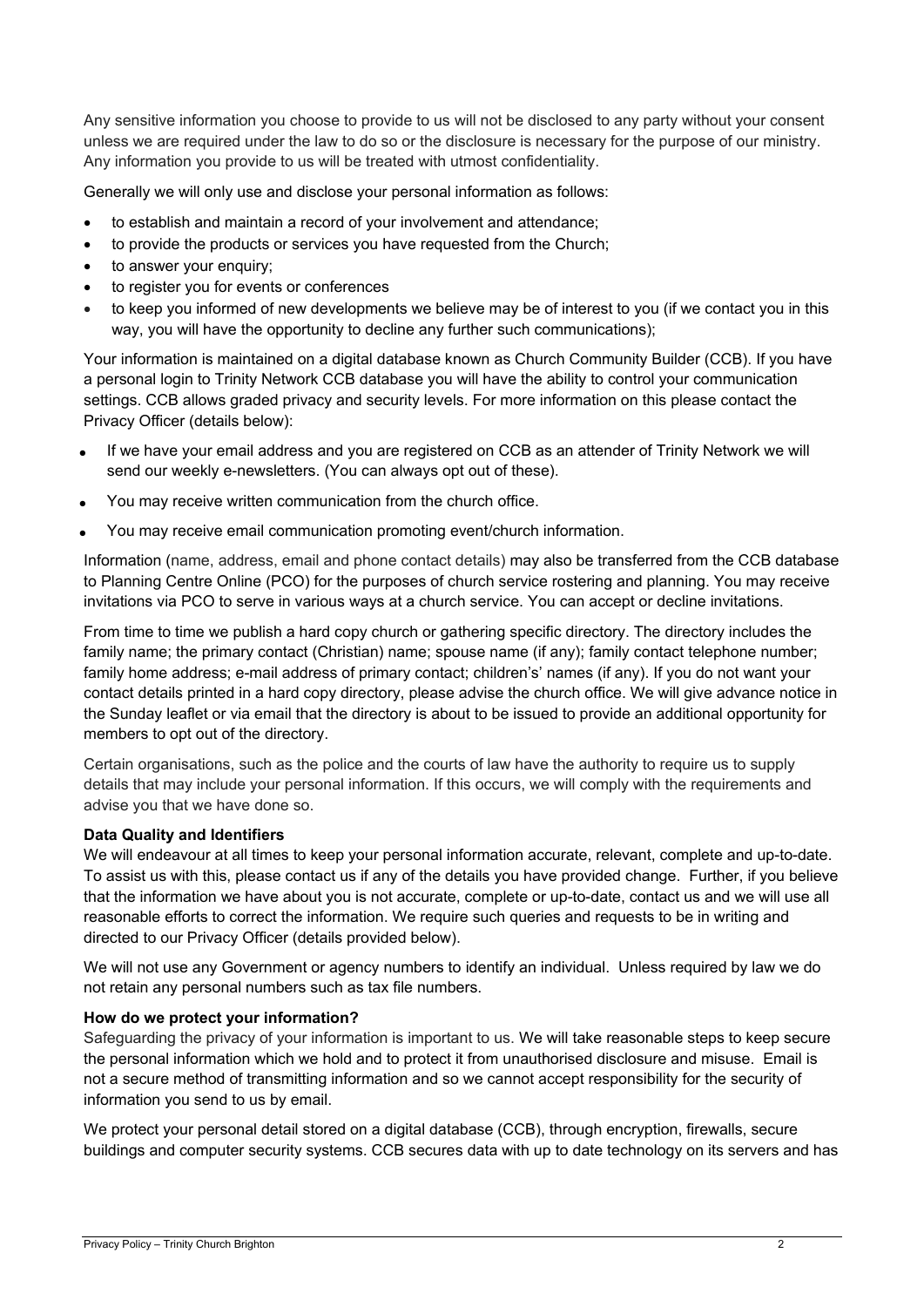strong password protection on its servers and for users. See CCB security specifications on www.churchcommunitybuilder.com website for more detail.

We will never share information about you with any other organisations.

## **Access to and correction of information**

You are entitled to have access to and seek correction of any information that we may hold about you. We require such requests to be in writing and sent to our Privacy Officer (details below). We will provide you with access to your personal information unless we are legally authorised to refuse your request.

The Trinity Network will take appropriate steps to verify your identity (or verify that you act as a legal guardian of the individual concerned) before granting a request to access your information.

We will respond to your request for access to your information within a reasonable time after you make the request and if access is granted, access will be provided within 30 days from your request. Your request for correction will be dealt with within 30 days, or such longer period as agreed by you.

If we deny your request for access or correction, we will provide you with a written notice detailing reasons for the refusal and the process for making a complaint about the refusal to grant your request.

## **Anonymity**

Where lawful and practicable to do so, you can deal with us anonymously or using a pseudonym. The circumstances in which you can deal with us anonymously or using a pseudonym include making a general enquiry about the service times that we can offer to you including in person or via our website or the telephone. From the time you commence attending our church services or participate in other ministry activities, it is no longer practicable for us to deal with you anonymously or using a pseudonym.

## **Cookies**

A cookie is a piece of information that an Internet website sends to your browser when you access information at that site. Cookies indicate to a website that you have been there before and they can be used to record what parts of a website your computer is visiting. Cookies do not identify individual users, although they do allow identification of the type of browser used and the Internet Service Provider ("**ISP**").

We use cookies when someone provides their details into our site to retain information for the purpose of our ministry. We do not use cookies to track your internet activity before or after you leave our website.

# **Links**

This website contains links to a number of websites outside of the Trinity Network of Churches that are included on the basis of containing content related to our ministry. When a user has clicked on a link to another site, they leave the Trinity Network site and are no longer protected by this Policy.

### **Openness**

Our privacy policy is available to anyone who wishes to see it.

### **Transborder Data Flow**

We will not transfer any personal information to any overseas organisation which is not subject to similar Privacy laws to those of Australia.

# **How to opt out of your information being stored or receiving communication.**

You have the right to opt out of individually addressed promotional mailings/emails. If you do not wish to receive further communication from Trinity you can tell us that in writing and we will stop sending such material to you.

### **Complaints**

If you believe that the Trinity Network of Churches has breached a term of this Policy or the Australian Privacy Principles, you may submit a written complaint. The complaint can be emailed or posted to us using the contact details set out below. You must include contact details for us to contact you regarding your complaint.

Our Privacy Policy Officer will consider your complaint and respond as soon as reasonably possible, but not more than 30 days after receiving the complaint.